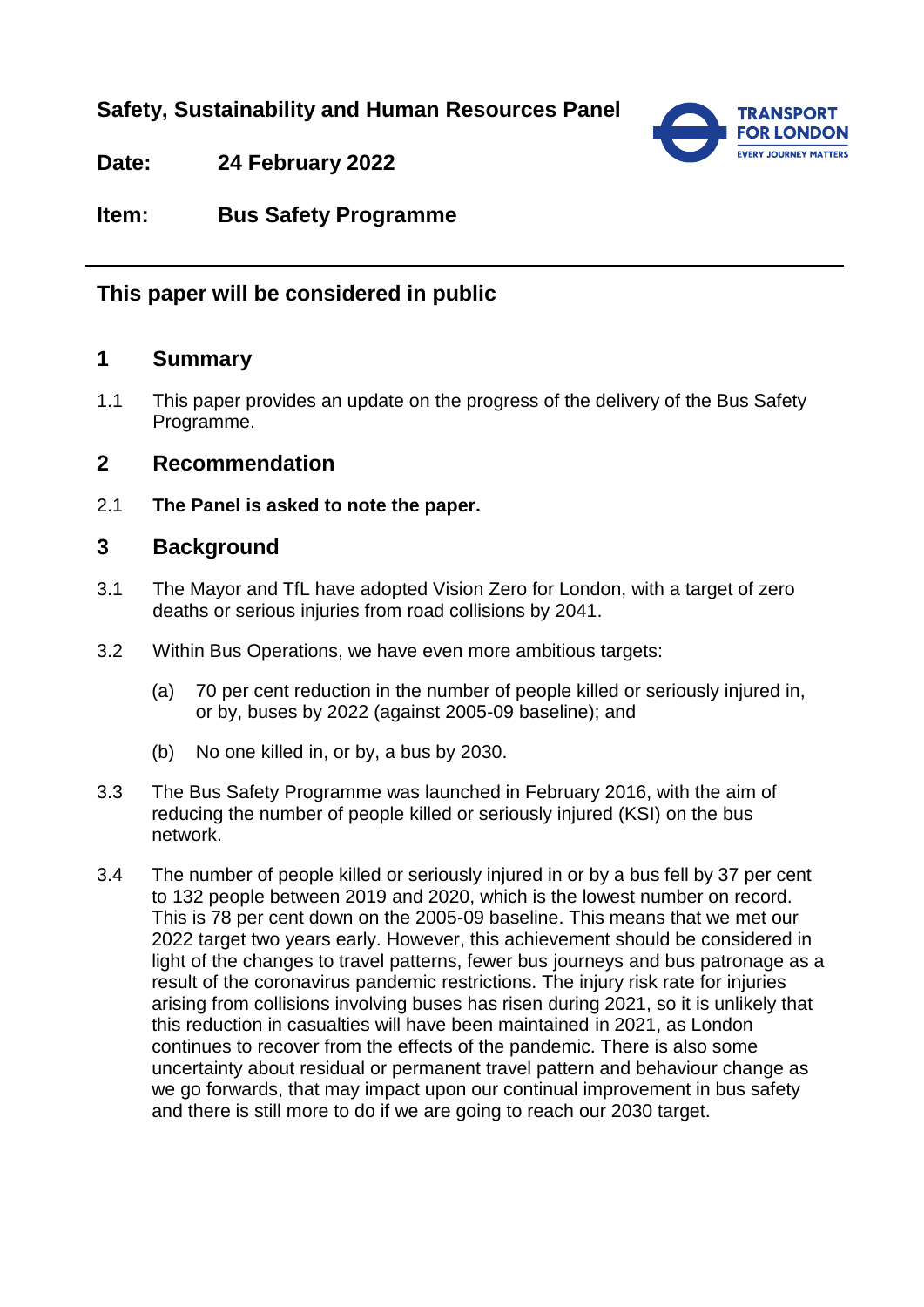3.5 The Bus Safety Programme is aligned with the Vision Zero 'safe systems' approach which aims to ensure safe speeds, safe streets, safe behaviours and safe vehicles. Progress against each area is detailed in this paper.

# **4 Safe Speeds**

### **Intelligent Speed Assistance (ISA)**

4.1 Intelligent Speed Assistance (ISA) technology, which ensures compliance with speed limits, is a key part of the Bus Safety Standard (BSS). ISA uses GPSlinked speed limit data to advise the driver of the current speed limit and automatically limits the speed of the vehicle as necessary. There are currently just under 1,900 ISA enabled buses out of a total fleet of 9,000 in London, including 634 new vehicles that also meet the 2019 BSS.

## **ISA Retrofit**

4.2 The retrofit roll-out of ISA began in summer 2021, after delays due to the coronavirus pandemic. In total around 3,000 buses are in scope for the retrofit programme and to date around 500 have been retrofitted. However, owing to funding uncertainties the ISA retrofit programme currently only has funding for a further 700 buses, after which the programme will be paused. Once funding is released this programme can re-start but completion will be delayed reflecting the impact of funding uncertainty on the supply chain and the necessary pre-ordering of parts. The widely reported global issues of electronics component supply has also impacted on this workstream.

#### **Speed Compliance Tool**

- 4.3 As an interim solution to reducing London bus speeds while ISA is rolled out, a Speed Compliance Tool has been developed which monitors bus speeds across London. The Tool has been provided to all bus operators and is being used proactively to analyse the performance of their bus routes and as supporting evidence when concerns around speeding vehicles are raised.
- 4.4 The Speed Compliance Tool has received positive feedback from bus operators in relation to the accuracy of recorded speeding events. This means that bus operators can confidently use the Tool to proactively address speed compliance within their operations. We are currently further developing the Tool to enable more proactive analysis of trends and to identify hotspot locations on the network where buses are driving in excess of the speed limit, and provide that data to the relevant bus operator to take action.

#### **Benefits Realisation**

4.5 There is an increasing number of BSS compliant buses in the fleet, with over 600 buses that now meet the 2019 or 2021 BSS requirements. With this increasing number of BSS compliant buses, benefits realisation work is underway to understand the effectiveness of BSS measures in achieving the forecast safety benefits. For instance, whether the fitment of ISA has reduced speeding and the number of incidents where speed is a factor, and whether buses with Camera Monitoring Systems (CMS) in place of conventional wing mirrors are involved in fewer collisions with vehicles/objects to the side of the bus.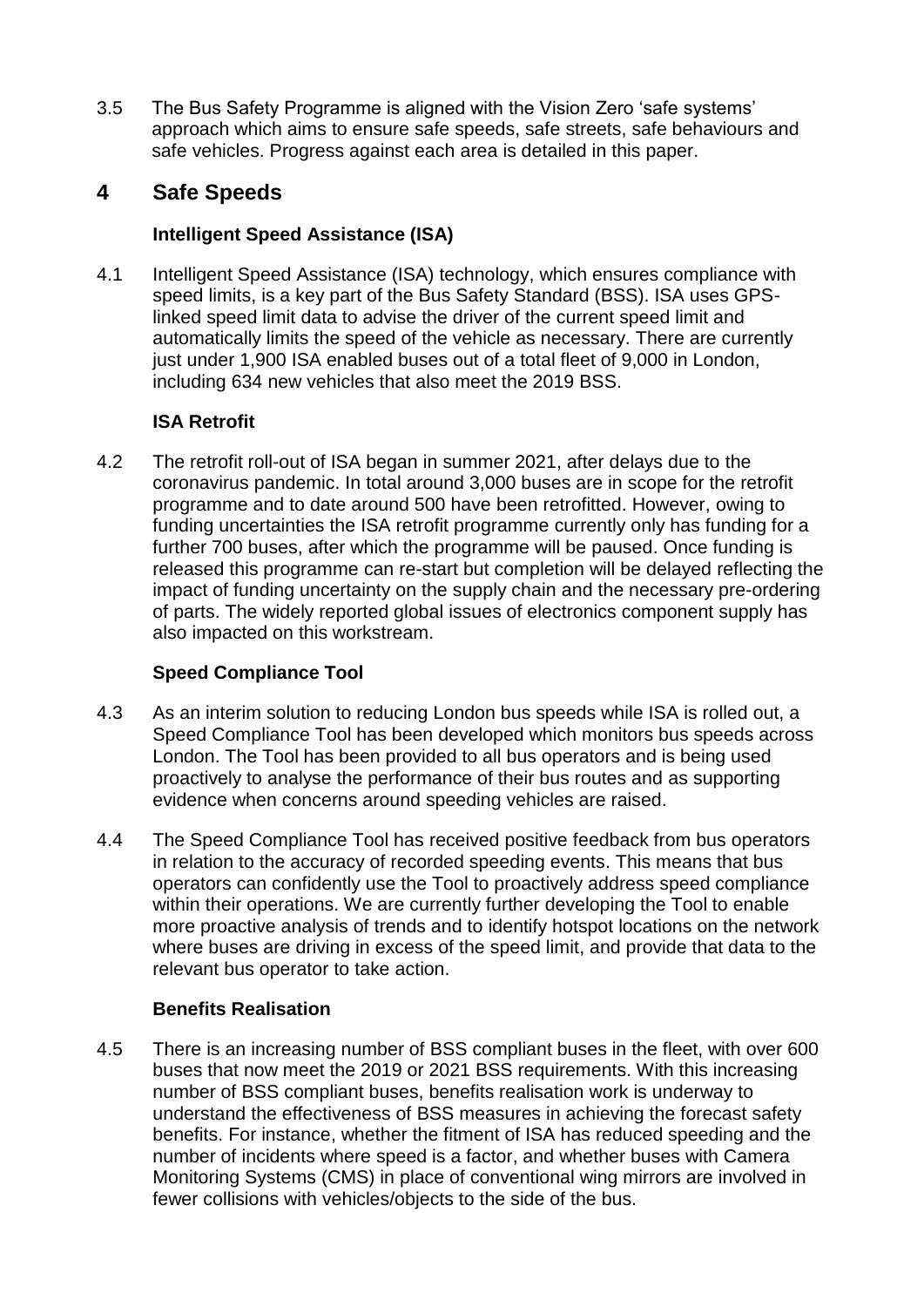4.6 The benefits realisation work will include the development of a central database to track and review incidents with buses that meet the BSS requirements compared with buses without.

# **5 Safe Streets**

### **Pedestrian behaviour and risk management**

- 5.1 In 2019, TfL appointed Integrated Transport Planning Limited (ITP) to conduct research into pedestrian behaviour and risk management. Unfortunately, most deaths and serious injuries arising from collisions involving buses are caused to pedestrians. Therefore, looking at ways to reduce collisions with pedestrians is a priority for the Bus Safety Programme. The research aimed to help better understand pedestrian behaviour in relation to specific types of street infrastructure and the potential for light-touch engineering and technological solutions to help prompt people to reduce their exposure to road danger while walking in London. The final report was completed in March 2020.
- 5.2 A technical research group is being established to take forward the findings in the report. This group will further examine the report's findings for opportunities to improve processes and guidance and will aim to develop interventions to trial on street, including interventions to improve safety at contraflow bus lanes.
- 5.3 We are continuing to look for opportunities to enhance the knowledge base of infrastructure scheme development teams to prioritise bus safety considerations in early scheme development.

# **6 Safe Behaviour**

## **Destination Zero Bus Driver Training**

- 6.1 Delivery of 'Destination Zero', the safety training programme for London bus drivers, commenced in May 2019. The training course uses innovative virtual reality technology, which is designed to make the course engaging and impactful. Extensive filming took place in London so that participants on the training course can experience a wide range of scenarios that drivers in London may encounter. The training covers hazard perception, hazard prediction, judgement, and driver wellbeing.
- 6.2 Training delivery has been severely impacted by the coronavirus pandemic with suspensions during all lockdowns and time taken to ensure COVID-safe delivery, including the procurement of surgical-grade cleaning equipment for the virtual reality headsets.
- 6.3 As of December 2021, 11,067 drivers had been trained. Of this number, 94 per cent of delegates have rated the course as good or excellent, with 98 per cent of drivers rating it as 'useful' or 'extremely useful' in their day-to-day role. In addition, 94 per cent would recommend Destination Zero to a colleague.
- 6.4 Three operators have completed the training. However, overall completion remains low due to driver availability, coronavirus restrictions and training regulations that have impacted the number of courses that operators have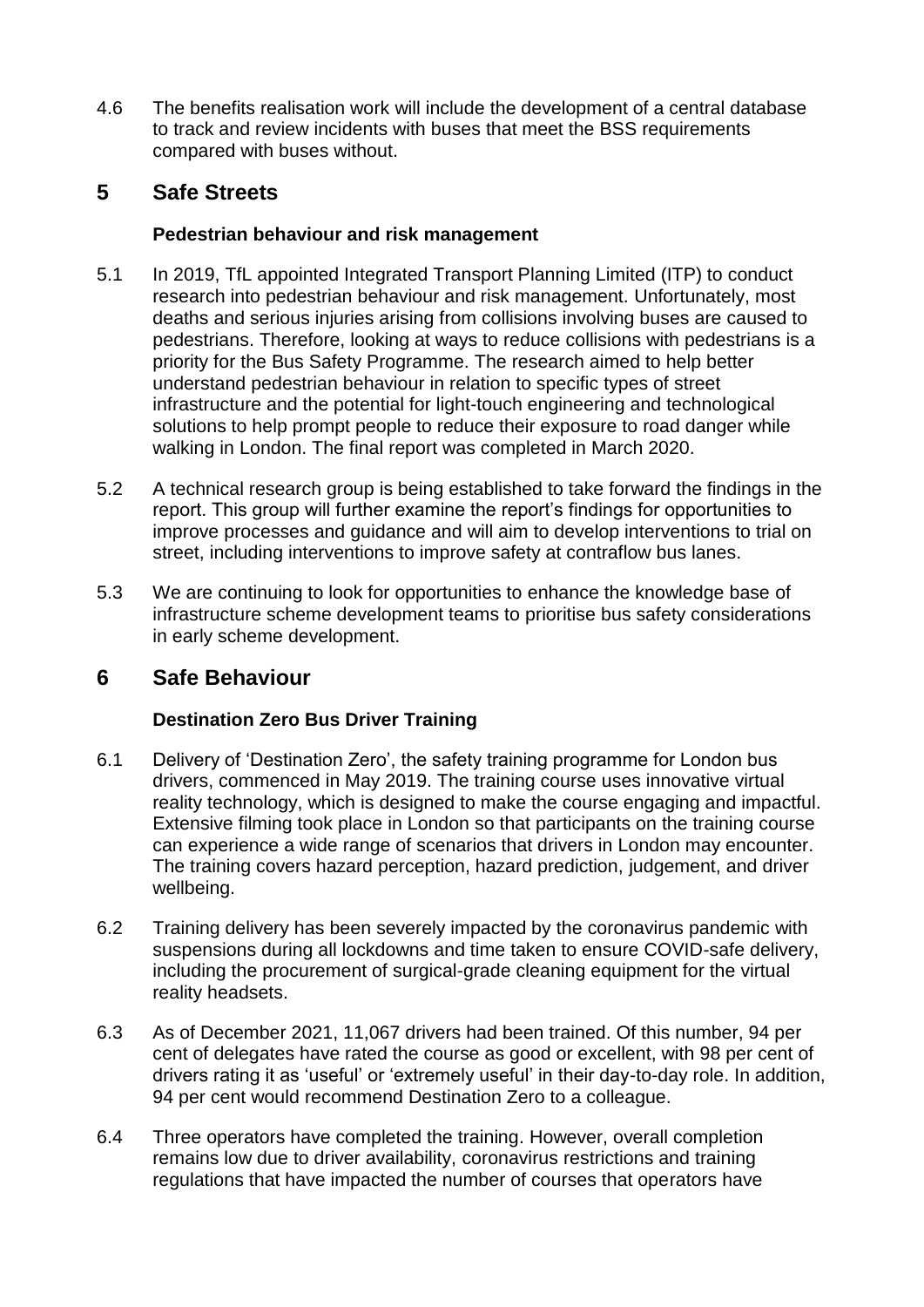capacity to deliver. We will investigate potential solutions with bus operators with the aim of increasing delegate numbers and ensuring we maximise the number of drivers completing the course this year.

6.5 We have commissioned an independent evaluation of the long-term impact of the training.

### **Fatigue Risk Management Systems**

6.6 All ten operators have a Fatigue Risk Management System (FRMS) which follow good practice. These detail how each operator will manage fatigue, using tools including training, roster assessment, best practice in investigation and innovative technologies. These documents should be viewed as 'live' documents that evolve and are regularly reviewed in conjunction with TfL as we learn more about managing fatigue and introduce new measures to the fatigue management programme. The latest updates on the programme are below.

#### **Fatigue Management Awareness Training for Managers**

- 6.7 Fatigue Management Awareness Training for Bus Operators has been completed by around 1,800 managers and supervisors across all ten bus operators. This training aimed to upskill front line managers and supervisors to provide the information and tools managers need to promote an open culture and have open and honest discussions around fatigue with their staff.
- 6.8 Actions committed to by delegates at the end of the training were recorded and included in an evaluation of the training. Most actions were centred around communication and management including actions to support an open culture, being more observant, asking more questions, raising awareness and sharing information. The training evaluation found that most people felt that after completing the training their understanding of fatigue management had improved and that they felt more confident to investigate incidents that may be related to fatigue.
- 6.9 The Fatigue Working Group which includes representatives from bus operators are now developing a follow up plan to further strengthen training and communication of fatigue.

#### **Fatigue Detection Technology**

- 6.10 Subject to funding, TfL will be working with all ten bus operating companies, their drivers and local union representatives to fit around 450 buses with fatigue detection technology. This will support the bus operators in understanding the scale of the fatigue problem within their own operations, and to develop their company culture and processes further to successfully manage bus driver fatigue. Once fitted, there will be a 12-18 month period of data collection and analysis which will further inform the wider bus driver fatigue programme and any further roll out of fatigue detection technology. However the installation has been paused (at the time of writing) due to the current funding position.
- 6.11 This project is ready to commission independent consultancy support to assist bus operators in technology fitment, analyse the data collected for trends through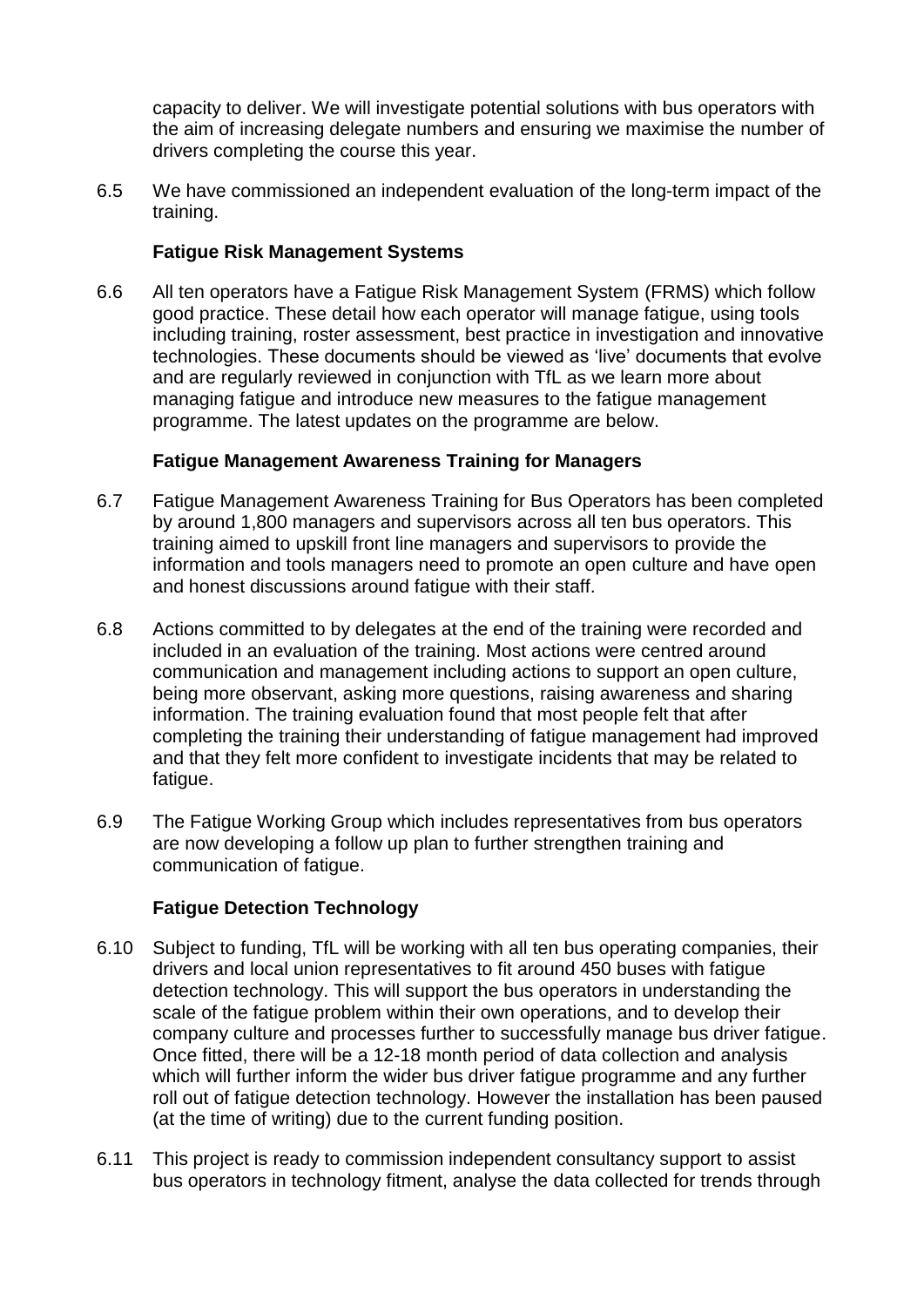which recommendations can be actioned, gather technical and operational data on the range of currently available fatigue detection tools, and to build a business case for the potential future roll out of this technology onto London's bus fleet.

### **Fatigue Risk Assessment Tool**

- 6.12 One of our commitments to address fatigue amongst bus drivers was to review available roster tools that purport to identify higher risk shift patterns and therefore make changes to drivers shift allocation. In July 2021, we commissioned the University of Surrey to undertake this work. The main aim of this research is to support TfL and bus operators in understanding the suitability, limitations and potential for using existing fatigue and/or risk assessment scheduling and rostering tools. It also provides an opportunity to develop improved guidance for the use of such tools within the bus industry and across other TfL operational areas.
- 6.13 The University of Surrey has engaged with bus operators to better understand their requirements for a Fatigue Risk Assessment Tool. It researched available tools across the industry in order to determine whether there was a solution readily available on the market, or one that could be adapted in order to have the potential to meet bus operator requirements. The University of Surrey is now carrying out validation checks using real world data from known fatigue incidents identified through fatigue detection technology installed on a small number of buses. This is due to be completed in February 2022 and the outcome will determine the next steps of this workstream.

# **7 Safe Vehicles**

# **Bus Safety Standard**

- 7.1 The BSS is being rolled out against the published Roadmap. Around 630 new buses meet the standard. The focus is on supporting the delivery of new buses that meet our standard and looking ahead at changes from 2024 onwards, either adding to the existing roadmap or stretching the roadmap to encompass 2027 and 2030. Any changes or additions to the roadmap will be evidence-based, take account of the projected benefits from the existing measures included, take account of regulatory changes, and will include issues arising among bus occupants resulting in slight injuries.
- 7.2 The role out of these features is driven primarily by new buses. Our modelling has been based on a maintained fleet size of about 9,000 buses being renewed on an ongoing basis. Scenarios where the fleet size reduces will slow the numbers of new buses entering the fleet, which will delay the benefits of those features. Whilst retrofitting is possible (see paragraph 7.16), it is not always as effective as installation at new, and is typically more expensive.

#### **Bus Safety Standard 2019**

7.3 Since May 2019, new buses entering the fleet must meet the requirements of the Bus Safety Standard (2019). Safety measures include ISA technology to limit the buses speed to the posted speed limit, Acoustic Vehicle Alerting Systems (AVAS) for quiet-running buses only (around 500 buses to date) to alert vulnerable road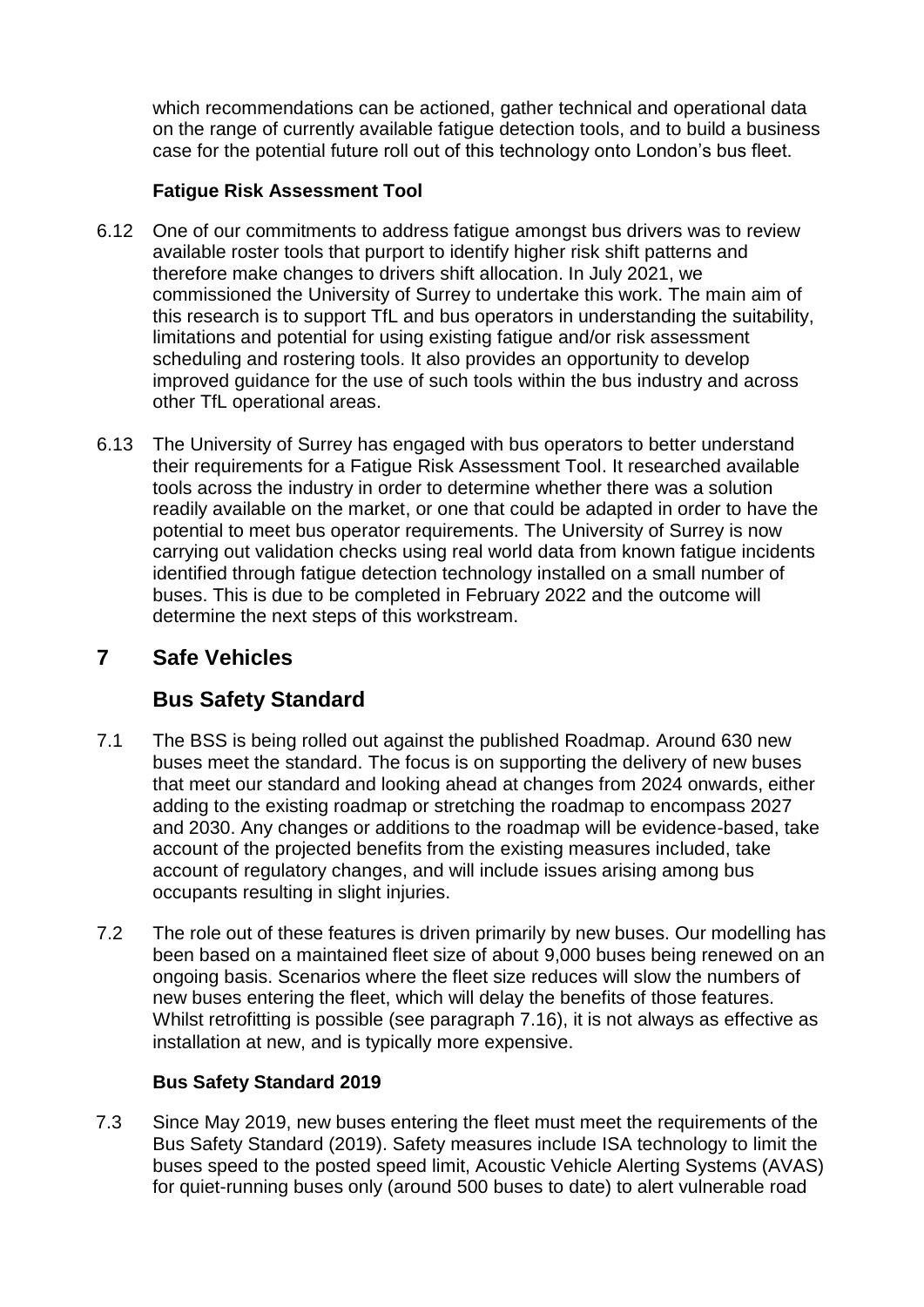users to the bus, blind spot wing mirrors to improve visibility in known blind spots, and non-slip flooring of a higher resistance than is usually required to reflect the additional risk of being on a moving vehicle.

### **Bus Safety Standard 2021**

7.4 Since last summer, new buses must also meet the requirements of the Bus Safety Standard 2021 roadmap (which are additional to those required in 2019). Safety measures include CMS replacing wing mirrors, improvements to the internal design of buses to reduce risk factors for passengers, changes to the braking system to prevent buses from rolling away without drivers in the cab, and 'brake toggling' to reassert good driver position and pedal awareness to reduce incidents of pedal confusion.

#### **Bus Safety Standard 2024**

- 7.5 From 2024, all new buses entering the London bus fleet must have additional safety features to those required under BSS 2019 and BSS 2021. The requirements for new buses in 2024 are: Advanced Emergency Braking (AEB); enhanced indirect vision/ the Bus Vision Standard; front and nearside vulnerable road user (VRU) detection systems; optimised geometry and energy absorption; (redesigning the front of the bus to reduce the severity of an impact); Level 2 occupant friendly interiors.
- 7.6 Work is currently underway to help bus manufacturers achieve these ambitious safety measures, including on AEB, front and nearside vulnerable road user detection systems and energy absorption of the front of the bus to mitigate the severity of injury should pedestrians or cyclists be in a collision with the bus. AEB is the most challenging safety measure to introduce on buses and TfL has dedicated resource to focus on getting it right.

# **BSS Development**

## **Advanced Emergency Braking (AEB)**

- 7.7 AEB is a driver assist system intended to help a driver avoid or mitigate the severity of collisions. The system works by initially warning the driver of a risk of collision and giving the driver the opportunity to respond. In the situation where the driver does not react, or the time to collision is too short, the brakes are then automatically applied to reduce speed. AEB is the single biggest bus vehicle technology contributor to achieving vision zero, with potential to prevent up to around 25 per cent of pedestrian fatalities from collisions involving buses. AEB is a requirement for new London buses entering the fleet in 2024 as part of the Bus Safety Standard.
- 7.8 Work is underway to ensure that AEB systems can be developed for London buses by 2024 that deliver the expected strong safety benefits. This work has included a Bus Braking Analysis Research project, engagement with the bus industry, development of options for TfL to help support delivery of AEB, cost benefit analysis and an updated Business Case. The current TfL funding position means that we have had to pause the next stages of research and development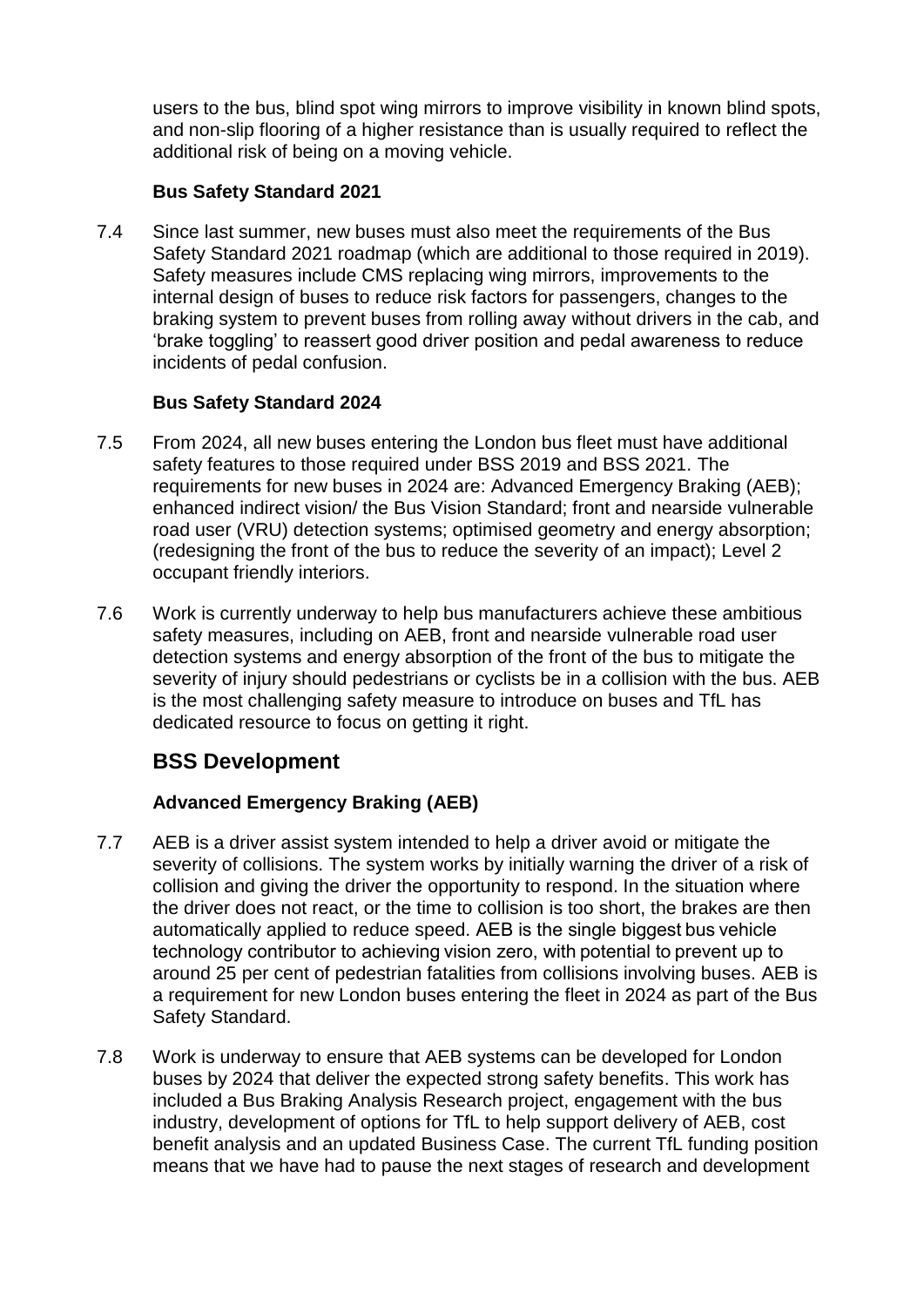of AEB, and unless funding is approved this month it is very likely that introduction of AEB will have to be delayed beyond 2024.

### **Vulnerable Road User (VRU) Detection Technology**

7.9 TfL and its stakeholders seek to understand the benefits of VRU detection technology as a solution for use by London bus operators across the TfL bus fleet. An independent evaluation of a trial of VRU detection technology was commissioned by TfL in August 2021, with the aim of better understanding the technology limitations, and whether these systems act purely as a preventative measure or also act as a bus driver coaching tool. The results of the trial are expected later in 2022.

#### **Bus Driver Collision Restraint Systems**

7.10 Following the Orpington bus collision on October 2019 (in which a bus driver tragically died whilst driving his bus in a multiple vehicle accident), TfL has commissioned work to understand the evidence-base for introducing driver collision restraint systems, such as seat belts, to the BSS. This project will analyse collision data from the Metropolitan Police, and from our IRIS database, to understand and prioritise opportunities for the implementation of driver restraint systems relative to relevant bus collision scenarios.

### **BSS Compliance Monitoring**

7.11 A programme of independent checks, Engineering Quality Management (EQM), are randomly undertaken on a proportion of buses in the London bus fleet throughout the year. When issues are found these are reported back to the bus operator and TfL for remedial action and oversight. Recently work has completed to extend this existing process to include the safety measures specified in the BSS into this rolling programme of compliance and assurance monitoring. These additional checks will be included in the EQM, subject to available funding.

## **AVAS**

- 7.12 TfL developed an AVAS for its buses that goes above the requirements of UN Economic Commission for Europe Regulation 138, which requires AVAS on all new vehicles. This included developing a bespoke AVAS sound, the Urban Bus Sound, which is licensed for use outside London but is restricted to being used only on buses.
- 7.13 In the spirit of achieving Vision Zero, TfL's bus AVAS includes extra features to achieve maximum safety benefits, given a bus service is very different from other vehicles that the generic legislation included. TfL bus AVAS requires the use of the Urban Bus Sound to ensure all buses in London use the same consistent sound to assist identification of a vehicle being a bus, includes the sound being played when the bus is stationary (such as at a bus stop or waiting in traffic), and a directionality feature within the sound to assist vision-impaired people in locating and understanding how the bus is moving.
- 7.14 Despite significant delays due to coronavirus restrictions, TfL's bus AVAS has been further developed to create 'responsive AVAS'. Responsive AVAS enables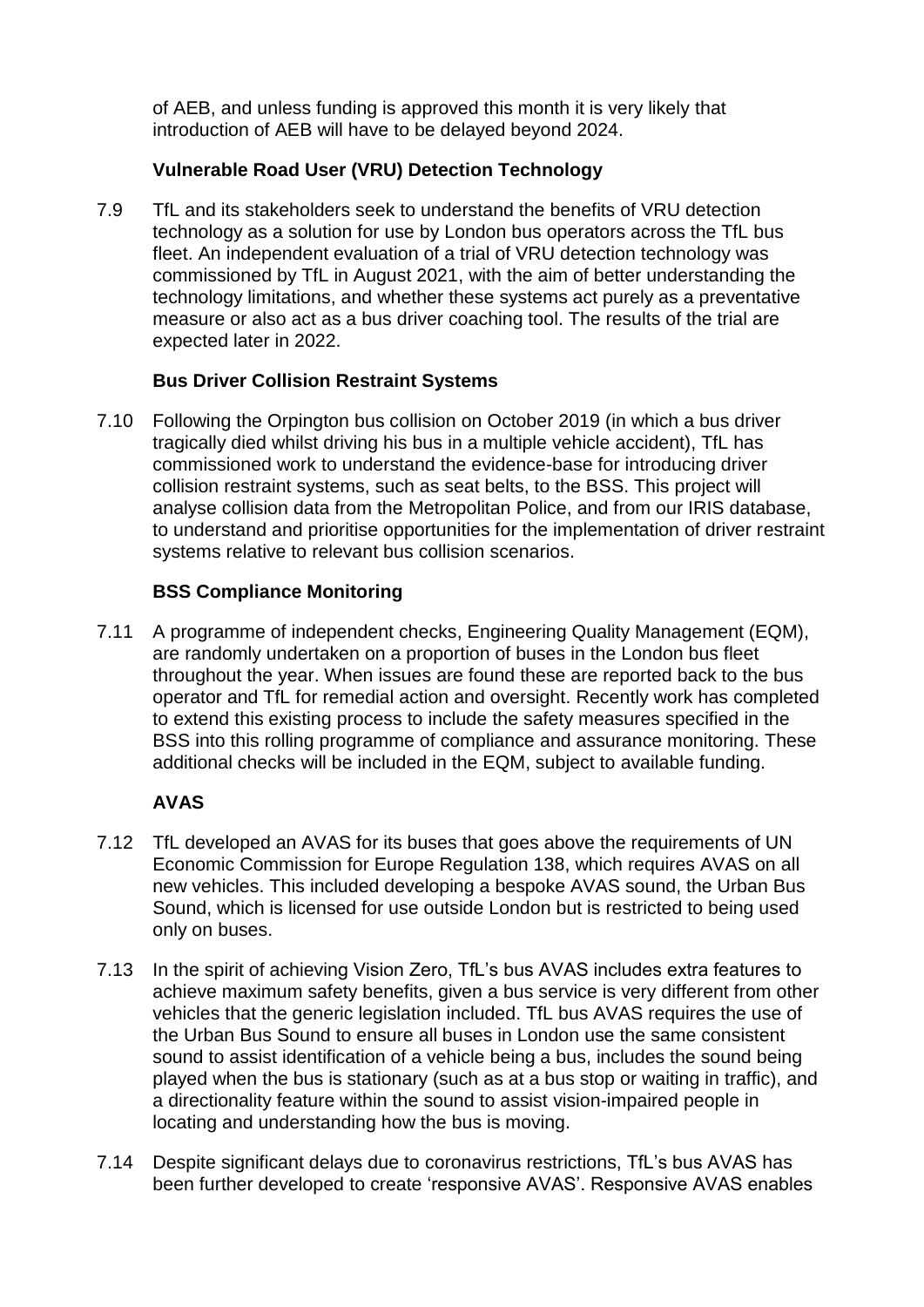the volume of the Urban Bus Sound to change in response to ambient noise levels using pre-determined levels that are combined with the TfL Digital Speed Limit Map to allow geolocation of the bus. For example, the volume increases when travelling through busy areas and reduces when travelling through quiet residential areas. Bus route 100 and a small number of buses across three other bus routes have been upgraded to responsive AVAS for the trial. This work will be completed by March 2022 and next steps will be determined for the roll out of responsive AVAS on both new and retrofitted vehicles.

### **Pedal Confusion**

7.15 Pedal confusion research continues to progress, and a draft report is being reviewed. Next steps will involve putting together a prioritised list of practical solutions and actions based upon recommendations from the report, which will be explored in conjunction with TfL Engineering to determine validity and complexion of implementation. An action plan will be developed and managed by a Pedal Confusion working group, which will launch once the report had been finalised.

#### **Bus Safety Standard Retrofit Projects**

- 7.16 The roll out of the BSS through new buses is limited to the bus renewal cycle. While the push for electrification of the bus fleet may escalate this renewal, there is more we can do to improve safety now and in the shorter-term. Retrofitting selected safety measures will bring quicker benefit realisation and means that it is possible to target safety measures more quickly to those buses or routes that need them.
- 7.17 In addition to ISA, there are three further safety measures that are being explored for potential retrofit programmes – AVAS, CMS and fatigue detection technology.
- 7.18 Currently, there are around 500 new buses with AVAS, but TfL has many electric, hydrogen and hybrid vehicles in the fleet that could also have the benefit of AVAS. Buses in London are expected to remain in the fleet for approximately 14 years meaning that, without action to retrofit AVAS to all pre-BSS 2019 buses, it could take to 2034 for buses without AVAS to be replaced. Feasibility work is currently underway to finalise the buses in scope to be retrofitted. This has included a Market Sounding Questionnaire (MSQ) to suppliers of AVAS systems to inform a procurement strategy and cost benefit analysis. This work will be completed in the spring but the project has now been paused due to funding uncertainty. Once funding is released the rollout of retrofitted AVAS could be expected from 2023.
- 7.19 CMS improve direct and indirect vision for the driver by reducing blind spots and improving hazard perception. All new buses entering our contracts from 2021 are required to have CMS. Some manufacturers are already able to offer this as an option to bus operators and currently around 540 new buses have CMS fitted. Outcome definition work has been completed but owing to pandemic-related financial pressures bus operators have not been able to commit their own funds to retrofitting CMS with match funding from TfL as originally envisioned. An alternative strategy is now being developed for the roll out of retrofitted CMS, however owing to funding uncertainties for the operators and TfL no retrofitting can be committed to at the present time.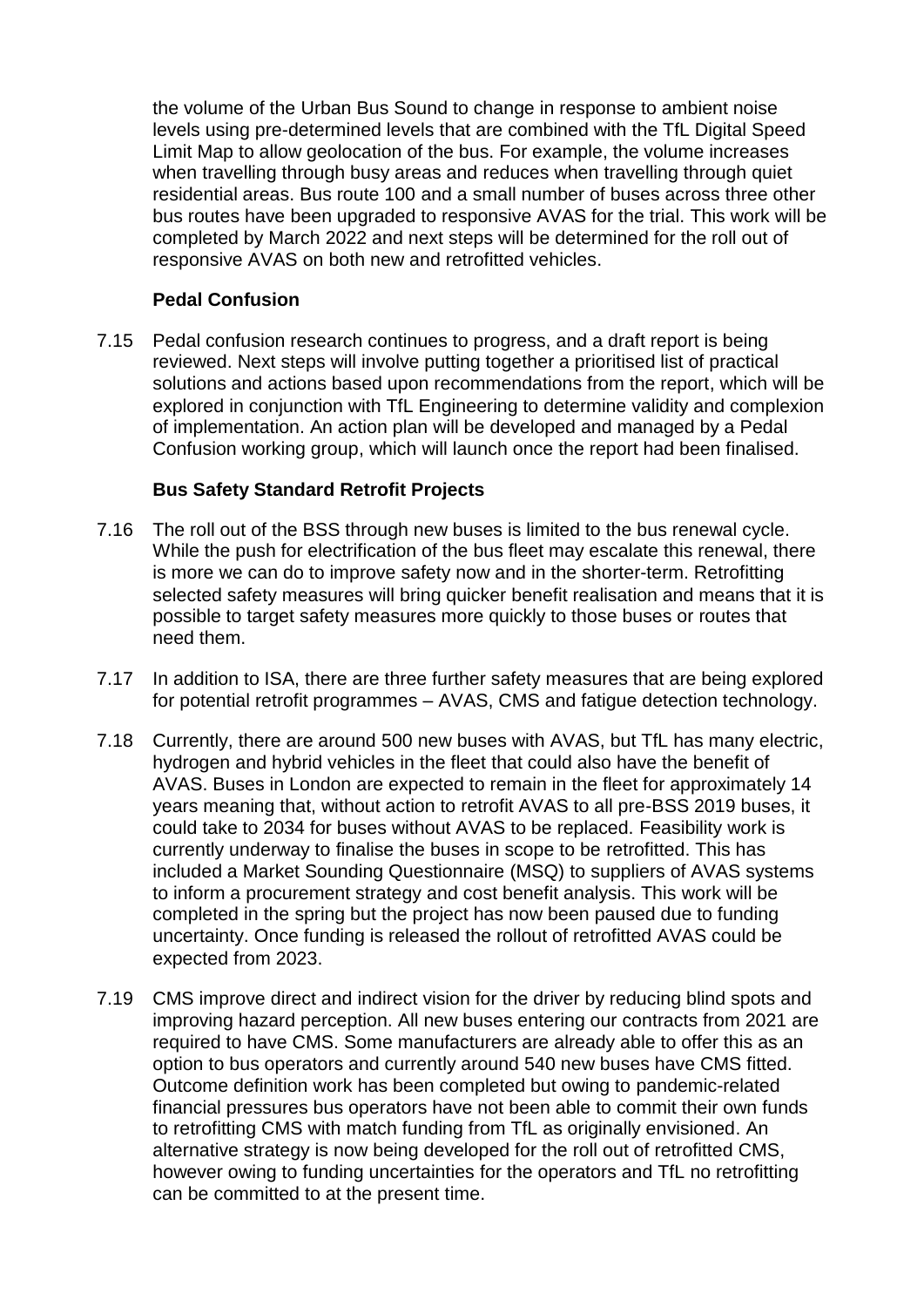7.20 Fatigue detection technology is the last opportunity for intervention before a fatigue-induced collision may occur. On its own it does not solve bus driver fatigue, but it forms a key part of TfL's and bus operator's fatigue management programme. Any further roll out of this technology will be informed by the 12-18 month cross-operator project referred to in Paragraph 6.10.

# **8 Driver Health and Wellbeing**

- 8.1 The University College London research into bus driver Covid-19 deaths highlighted the need to be more proactive in understanding existing health conditions of bus drivers, supporting better health and identifying those most at risk. The findings were:
	- (a) Many bus drivers were at increased risk of COVID-19 due to their older age profile, male sex, and higher proportion of employees of Black and Asian minority ethnicity, residence in more deprived areas and pre-existing health conditions such as hypertension, diabetes and cardiovascular disease.
	- (b) 31 per cent of drivers who took part in the study aged 20 to 44 are overweight.
	- (c) Drivers in the study were more likely to be obese at a younger age than the general population.
	- (d) There is some evidence of earlier onset of some pre-existing conditions.
- 8.2 A bus driver Health and Wellbeing Programme is being developed by the Health and Wellbeing Working Group, which includes representatives from London bus operators and TfL's Occupational Health team. The initial priority of the working group has been to establish a health assessment offering for bus drivers based on bus operator organisational requirements. The high-level data collected will be routinely evaluated through established methodologies to identify any trends and allow targeted interventions to be put in place.

#### **Health Kiosks**

8.3 TfL will support bus drivers through the provision of self-service health assessment kiosks or comparable health assessment across all ten bus operating companies. The rollout of these health assessments to bus drivers began during winter 2021/22. TfL will collect aggregated data to define and inform further activities for the Bus Driver Health and Wellbeing Programme.

#### **Employer Health Innovation Fund**

8.4 The Impact on Urban Health and Design Council have offered TfL a grant of £110,000 to deliver health and wellbeing assessments of bus drivers. The Fund will be used to identify user insights and opportunities for bus operators to meet the health and wellbeing needs of drivers and provide recommendations to improve or enhance existing standardised health assessment offers and initiatives. The study began in September 2021 and, as part of this, individual interviews with drivers and bus operator staff across four companies have been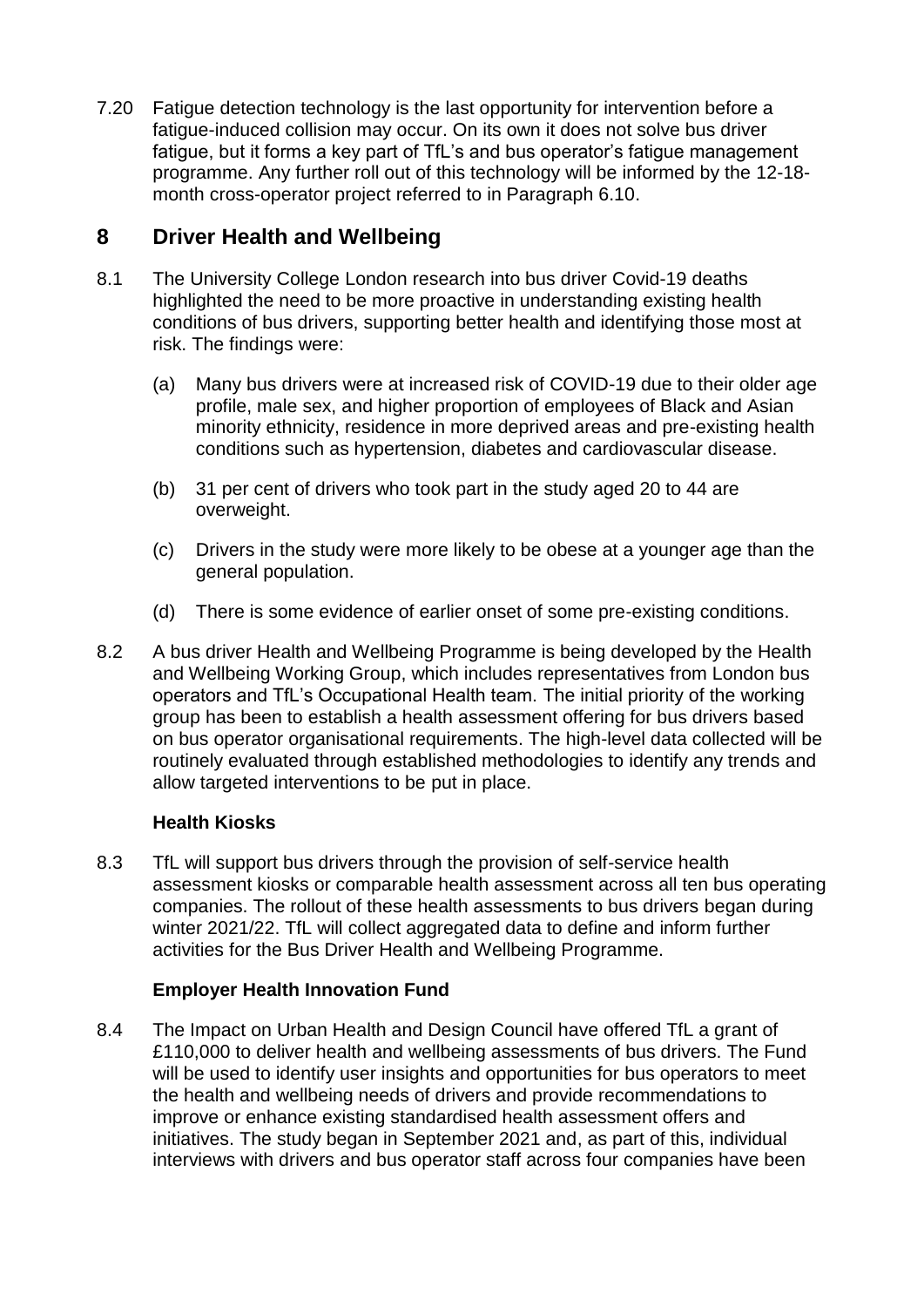conducted. The Employer Health Innovation Fund is funded by Impact on Urban Health and delivered by Design Council.

8.5 TfL will continue working with the Design Councils and bus operators to deliver health assessments to operators that currently don't use them. This will involve utilising insight gathered from the research exercise for their implementation and management. A broader piece of work will concurrently begin on researching the broader non-clinical services to establish a working definition for 'assessments' and 'wellbeing checks'.

#### **Fatigue, Health and Wellbeing Innovation Challenge**

- 8.6 The combined Fatigue, Health and Wellbeing Innovation Challenge was launched in late spring 2021 and over 50 companies responded with solutions. The challenge will enable us to trial a number of measures across London bus operators that will help to reduce fatigue and improve health and wellbeing of bus drivers. There was a total of ten successful bids with eight London bus operators benefitting which includes three bids from partnerships between operators.
- 8.7 The projects will provide TfL and bus operators with:
	- (a) independent evaluation of leading market innovations and how they can help the London bus industry;
	- (b) evidence of whether specific measures can help to reduce bus driver fatigue and/or improve bus driver health and wellbeing;
	- (c) guidance on how to roll out the measures, where suitable, and any risks, issues, and opportunities in deployment; and
	- (d) tangible benefits and results for the drivers included in the trials.
- 8.8 The process for the Fatigue, Health and Wellbeing Innovation Challenge has been paused at the time of writing due to funding uncertainty. We continue to work with bus operators and suppliers of the successful bids to ensure robust project management of the bids and programme management of the whole Innovation Challenge is ready once funding is released.

## **9 Emerging Issues**

#### **Slips, Trips and Falls**

9.1 Non-collision incidents are often defined as events where either the bus is stationary and bus passengers slip, trip or fall whilst boarding or alighting the bus, or when a bus is moving and bus passengers on board slip, trip or fall, often as a result of acceleration, braking or manoeuvres. Whilst slips, trips and falls are often, but not always, less severe in their consequences than collisions, there are a large number of non-collision events on public buses. TfL has been analysing the data on slips, trips and falls, taking a holistic and strategic view of what we know about slips, trips and falls, target improvements to prevent them and identify what more we could do.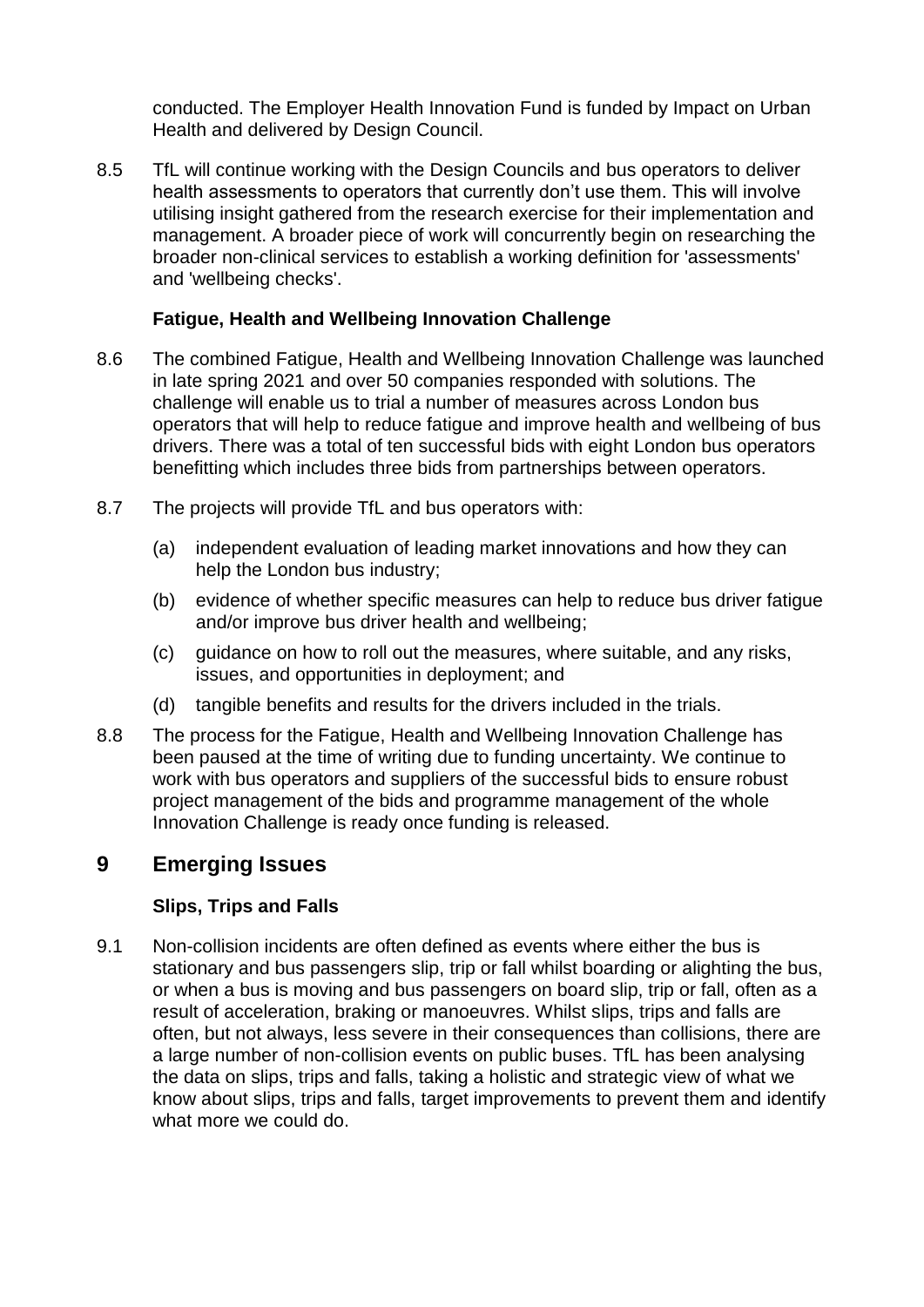- 9.2 The coronavirus pandemic has also had a more recent impact on the customer injury rate on buses, for which slips, trips and falls account for a large proportion. Potential contributary factors driving this increased risk include:
	- (a) our customers' pandemic-related behaviours and attitudes around not holding onto bus fixtures and fittings such as handrails remain in place;
	- (b) growing confidence amongst older customers to return to the bus network, who we know are more likely to be involved in fall events and are more vulnerable to serious injury;
	- (c) re-opening of hospitality means more people travelling to restaurants, pubs and bars which are now open, we are likely to see more intoxicated customers on our network, compared to mostly essential travel purposes during the pandemic. It is noted however, that this may have a greater effect on other modes such as London Underground;
	- (d) growth in people walking and cycling as a result of the coronavirus pandemic may be creating more interactions between buses and other road users, and therefore more incidents of harsh braking, where preventing injury to another road user may have a knock-on impact to customers travelling on the bus; and
	- (e) car-led recovery and mode switch from public transport to car, means there are likely to be new drivers less used to driving in London. Some bus operators have suggested this could be leading to increased conflict between third-party drivers and buses.
- 9.3 Further analysis is still underway and existing and new measures are being identified to address the problem of slips, trips and falls. There are measures already included in the BSS which will help, such as:
	- (a) higher grade of slip resistant flooring;
	- (b) occupant-friendly interiors (BSS 2021 and 2024) requirements;
	- (c) AVAS, which should reduce the need for sudden evasive action by bus drivers, such as harsh braking, to avoid collisions with other road users;
	- (d) ISA, which will prevent bus speeding incidents and therefore reduce the impact of slips, trips and falls caused by harsh acceleration, braking or other manoeuvres at higher speed;
	- (e) Direct and Indirect Vision requirements to improve bus drivers' awareness of surrounding to help them anticipate other road users' movements;
	- (f) collision avoidance technology, which help to reinforce good driving behaviours, such as anticipating the conditions ahead and allowing sufficient space to brake smoothly; and
	- (g) VRU alerting systems which alert the bus driver to the presence of vulnerable road users which may help reduce sudden braking events.
- 9.4 Additional work has commenced on further improvements that may prevent slips, trips and falls. For example, the provision of CCTV images to drivers has been identified as a possible safety intervention that could reduce the incidence of passengers injured through a number of specific scenarios, including falls on the